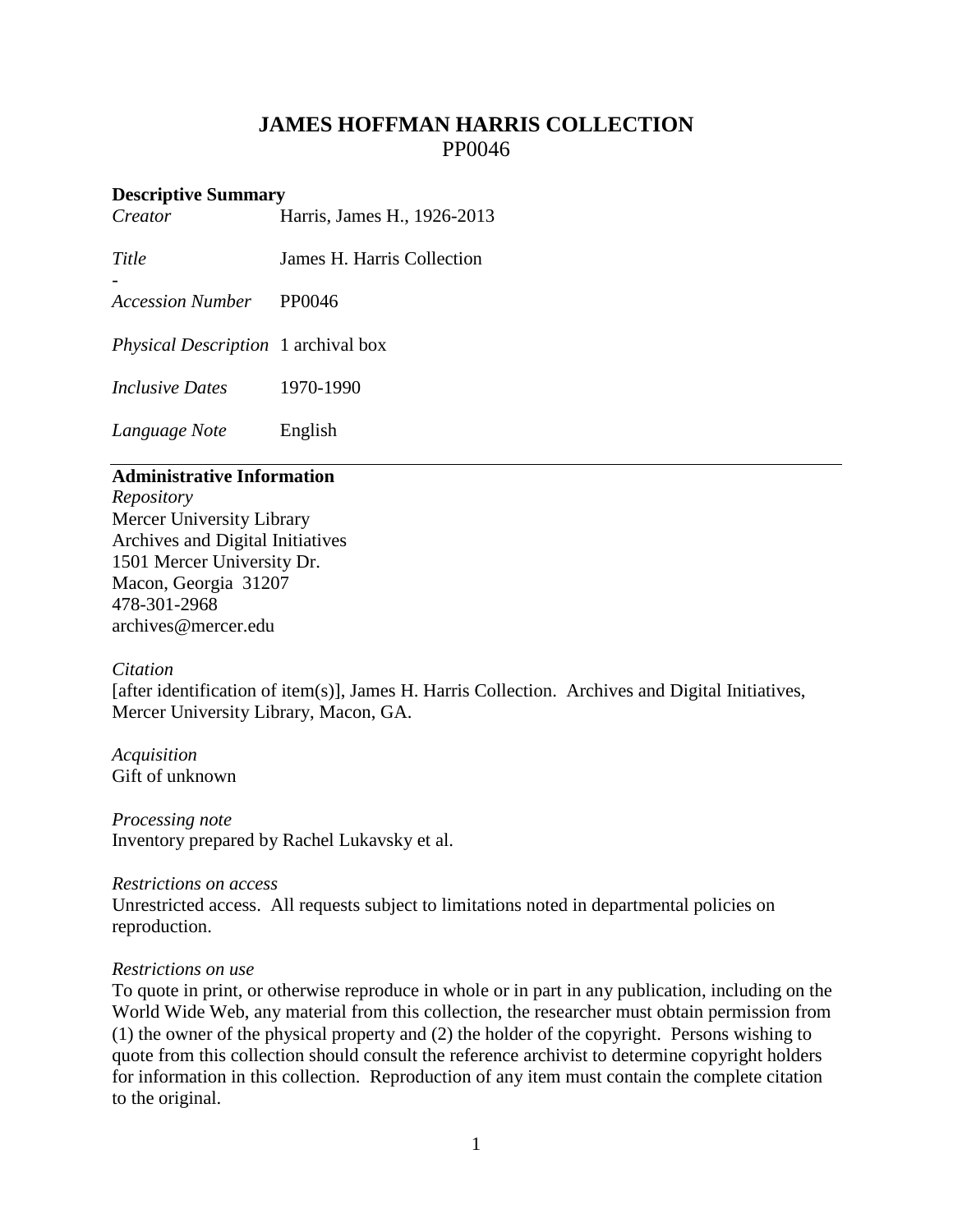## **Collection Description**

*Biographical Note*

James Hoffman Harris was born in 1926 in Augusta, Georgia. He received an arts diploma from the Junior College of Augusta (Georgia Regents University). Harris received a BA from Baylor University, an M. Div. from New Orleans Theological Seminary, and an honorary doctorate from Mercer University. Before returning to Georgia in the 1950s, he served at churches in Texas, Louisiana, and Mississippi. He served as the senior pastor at Briarlake Baptist Church in DeKalb County from 1959-1988, and the church planted over 30 mission churches during his tenure. He served on the International Mission Board, Home Mission Board, Georgia Baptist Convention, and as a trustee for several colleges and universities, including Mercer University. Harris died on September 25, 2013, in Hickory, NC.

#### *Scope and Content Note*

The James H. Harris Collection contains personal papers, photographs, a beer stein, a mug, paperweights, and a medallion

#### *Subjects*

Baptists—Georgia—Clergy Baptists – Louisiana -- Clergy Baptists – Mississippi – Clergy Baptists – North Carolina – Clergy Baptists – Texas – Clergy Baptist universities and colleges – Georgia Baylor University Briarlake Baptist Church (Atlanta, GA) Georgia Baptist Convention Harris, James Hoffman (1926-2013) International Mission Board Mercer University New Orleans Theological Seminary

*Related Material* James H. Harris Biological File Mercer University Trustees

#### **Series Description**

Series 1: Papers

Series 2: Memorabilia

#### **Container List**

#### SERIES 1: PAPERS